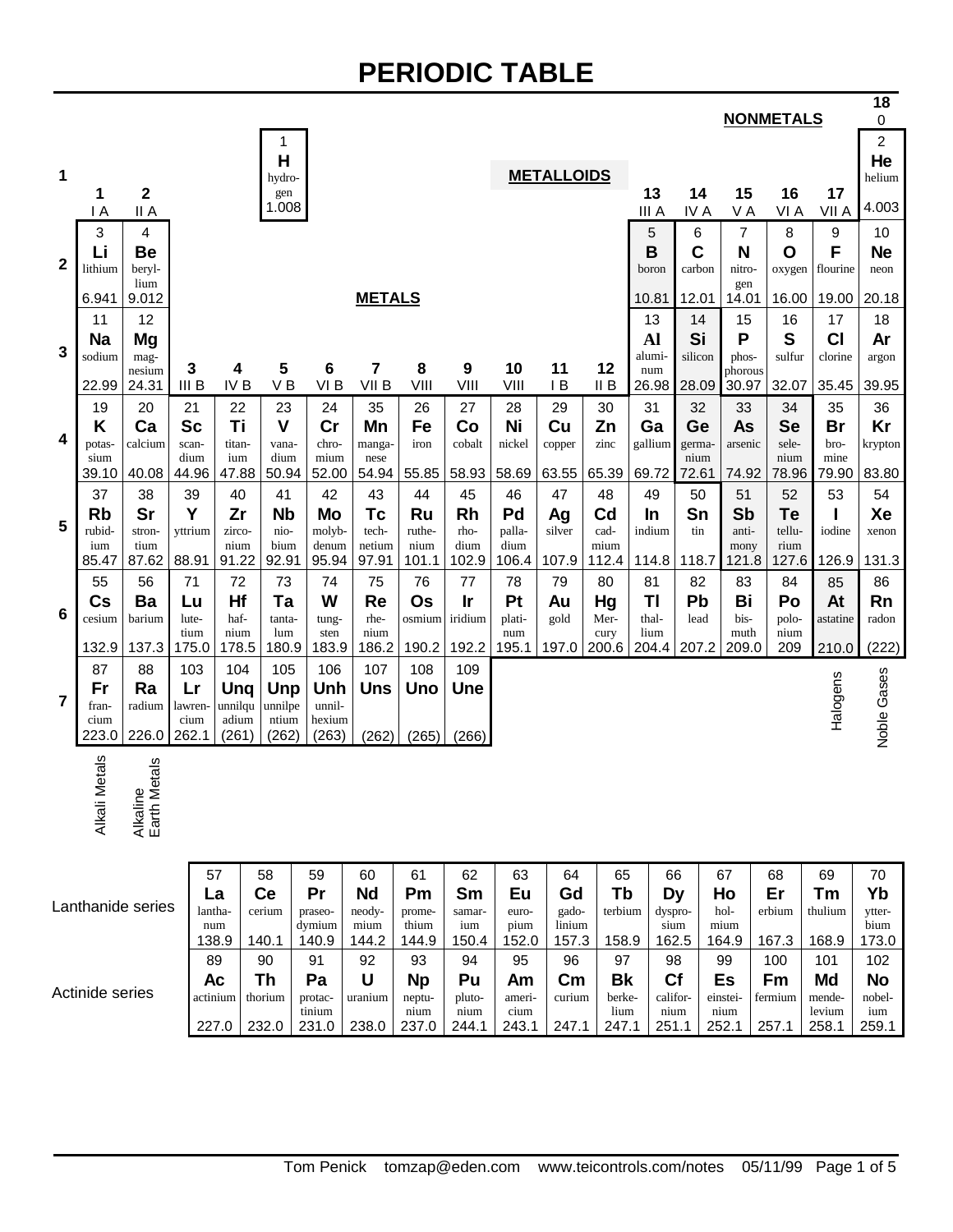- **Atoms** contain a **nucleus**, **core electrons**, and **valence electrons**. Electrons have orbital angular momentum and a spin angular momentum. The spin may be "up" or "down".
- A **covalent bond** is formed when two atoms (usually nonmetals) *share* electrons. An **ionic bond** results from the *transfer* of electrons. The group number on the periodic table indicates the number of electrons available for covalent bonding. The elements of group IV are elemental semiconductors (carbon, silicon, germanium).  $Sp^3$  means it can have 4 bonds. Semiconductor compounds must be covalently bonded. MgO and NaCl are not semiconductors because they are salts, ionically bonded.
- **Valence electrons** are electrons in the outer shell of an atom that are responsible for the chemical properties of the atom.
- The **metalloids** are not metals because there is a gap between the bonding states and the non-bonding states. **Metalloids** have a small **energy gap**. **Nonmetals** (Insulators) have a large energy gap. In **metals** there is overlap between bonding states.
- **Quantum mechanics** is a theory of matter that is based on the concept of the possession of **wave properties** by elementary particles, that affords a mathematical interpretation of the structure and interactions of matter on the basis of these properties, and that incorporates within it quantum theory and the uncertainty principle — called also **wave mechanics**.

### **ARRANGEMENT OF ELECTRONS**

- An **orbital** is the volume in space where an electron of particular energy is likely to be found. An electron in one orbital will have a different energy than an electron in another orbital.
- Electron energies are said to be **quantized**, that is, they have different sets of energies. If an electron loses or gains energy, it will do so only in regular or set quantities. When all of the electrons in an atom are in their lowest possible levels or positions, the atom is said to be in the **ground state**. When one or more of the electrons are in higher energy levels, the atom is said to be in the **excited state**.
- Four **quantum numbers** [**n, l, m, s**] define the orbital location of an electron:
- The first shell, which is indicated by **n=1**, contains one s sublevel. The s sublevel is spherical in shape and is indicated by **l=0** (that's an el). **l** is the **orbital angular momentum** and may be an integer from **0** to **n-1**.
- The second shell, which is indicated by n=2, contains an s and a p sublevel. There are three orbitals in a p sublevel. They are shaped like  $\infty$ . l=1 indicates a p

sublevel and **m<sup>l</sup> = -1,0,1** are the three sublevels. **m** is the **azimuthal orbital angular momentum quantum number** and may be an integer from **–l** to **l**.

- The third shell, which is indicated by n=3, contains an s sublevel, a p sublevel, and a d sublevel. A d sublevel is indicated by  $l=2$  and contains 5 orbitals. Don't worry about the shapes of these orbitals.
- This pattern of shell construction continues with an f sublevel, indicated by  $l=3$ , containing 7 orbitals, a g sublevel, indicated by 1=4, containing 9 orbitals, and an h sublevel, indicated by  $l=5$ , containing 11 orbitals.
- An orbital may have zero, one, or two electrons. The

|   | <b>QUANTUM NUMBERS</b>                                                                                                                 |
|---|----------------------------------------------------------------------------------------------------------------------------------------|
| n | principal quantum number                                                                                                               |
| l | orbital angular momentum, 0 to n-<br>1                                                                                                 |
|   | $ml$ or $m$ is the azimuthal orbital<br>angular momentum quantum<br>number and represents projection<br>onto an axis, $-l \le m \le l$ |
|   | $\mathbf{m}_s$ or s spin degeneracy, $\pm\frac{1}{2}$                                                                                  |

particular electron is indicated by a **spin angular momentum quantum number**, **m<sup>s</sup>** or just **s**, which may be equal to  $-\frac{1}{2}$  or  $+\frac{1}{2}$ .

- By the **Aufbau Principle**, electrons are put into lowest orbitals first.
- By **Hund's Rule**, when electrons are put into orbitals having the same energy (degenerate orbitals), one electron is put into each orbital before putting a second electron into an orbital. For example, a given p sublevel contains 3 *degenerate* orbitals. One electron will be placed in each of these orbitals before a second electron is placed in any of them.
- Atoms with unpaired electrons are **paramagnetic**. Paramagnetic materials are weakly magnetized when brought into proximity to a magnet.

Atoms with no unpaired electrons are **diamagnetic**.

- An **octet** has all orbitals in the first two shells filled.
- By the **Pauli Exclusion Principal**, no 2 electrons in a given atom can have all 4 quantum numbers alike.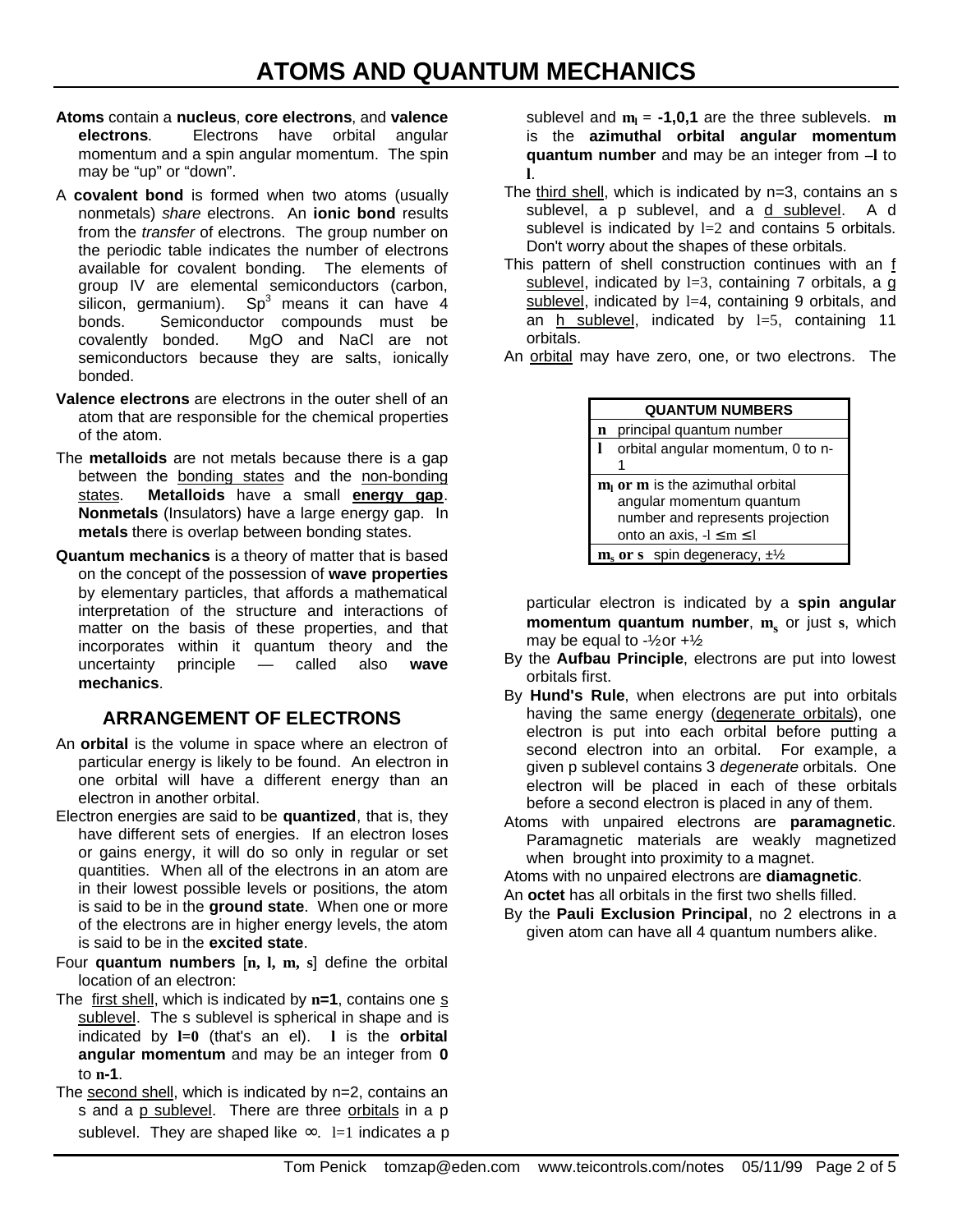#### **ORBITAL NOTATION**

**Orbital Notation** example:

|  |  |  | $1s$ $2s$ $2p$ $3s$ $3p$ $4s$ $3d$ |  |  |  |
|--|--|--|------------------------------------|--|--|--|

**Orbital Diagram** example:

|                   |  |    | $\lceil \uparrow \uparrow \rceil$ $\lceil \downarrow \uparrow \rceil$ $\lceil \downarrow \uparrow \rceil$ $\lceil \downarrow \uparrow \rceil$ $\lceil \downarrow \uparrow \rceil$ $\lceil \downarrow \uparrow \rceil$ $\lceil \downarrow \uparrow \rceil$ $\lceil \downarrow \uparrow \rceil$ |       |  |
|-------------------|--|----|-----------------------------------------------------------------------------------------------------------------------------------------------------------------------------------------------------------------------------------------------------------------------------------------------|-------|--|
| Ti Titanium 1s 2s |  | 2p |                                                                                                                                                                                                                                                                                               | 4s 3d |  |

**Electron Configuration Notation** example; note the order by shell number:

Ti Titanium 1s<sup>2</sup> 2s<sup>2</sup> 2p<sup>6</sup> 3s<sup>2</sup> 3p<sup>6</sup> 3d<sup>2</sup> 4s<sup>2</sup>

**Abbreviated Orbital Notation** example; the symbol for the noble gas preceeding the element is written in brackets (this is called the core), then additional electrons are shown following:

Ti Titanium [Ar] 
$$
\frac{\uparrow \downarrow \uparrow \uparrow}{4s} \frac{\uparrow}{3d}
$$

**Abbreviated Electron Configuration Notation** example:

Ti Titanium [Ar]  $3d^2$  4s<sup>2</sup>

**Ionization energies** generally decrease to the lower left. This is because those elements tend to have more shells so that the outer electrons are less tightly held.

- When an atom loses electrons this happens in the reverse order of electron configuration notation. Outermost electrons leave the atom first, even though a lower shell might not be filled. In the case of our Titanium example, electrons would leave the 4s shell first although the 3d shell is not filled. Returning electrons fill the previously vacated spots first, then additional filling is according to Hund's Rule.
- **electron affinity:** The measure of an atom's tendency to gain an electron. Thermal energy is released from most atoms when they gain an electron. Exothermic. The higher the electron affinity number, the more likely to gain an electron.

**atomic radii:** *Main* group radii generally increase to the lower left. Two factors influence the size of the radii:

- 1) The attraction of the positively charged nucleus to the negatively charged electrons
- 2) The negatively charged electrons tend to repel each other.
- Additional shells tend to resist the effect of 1) due to **electron shielding**. The pull of the nucleus on the outer electrons is partially blocked by the inner electrons.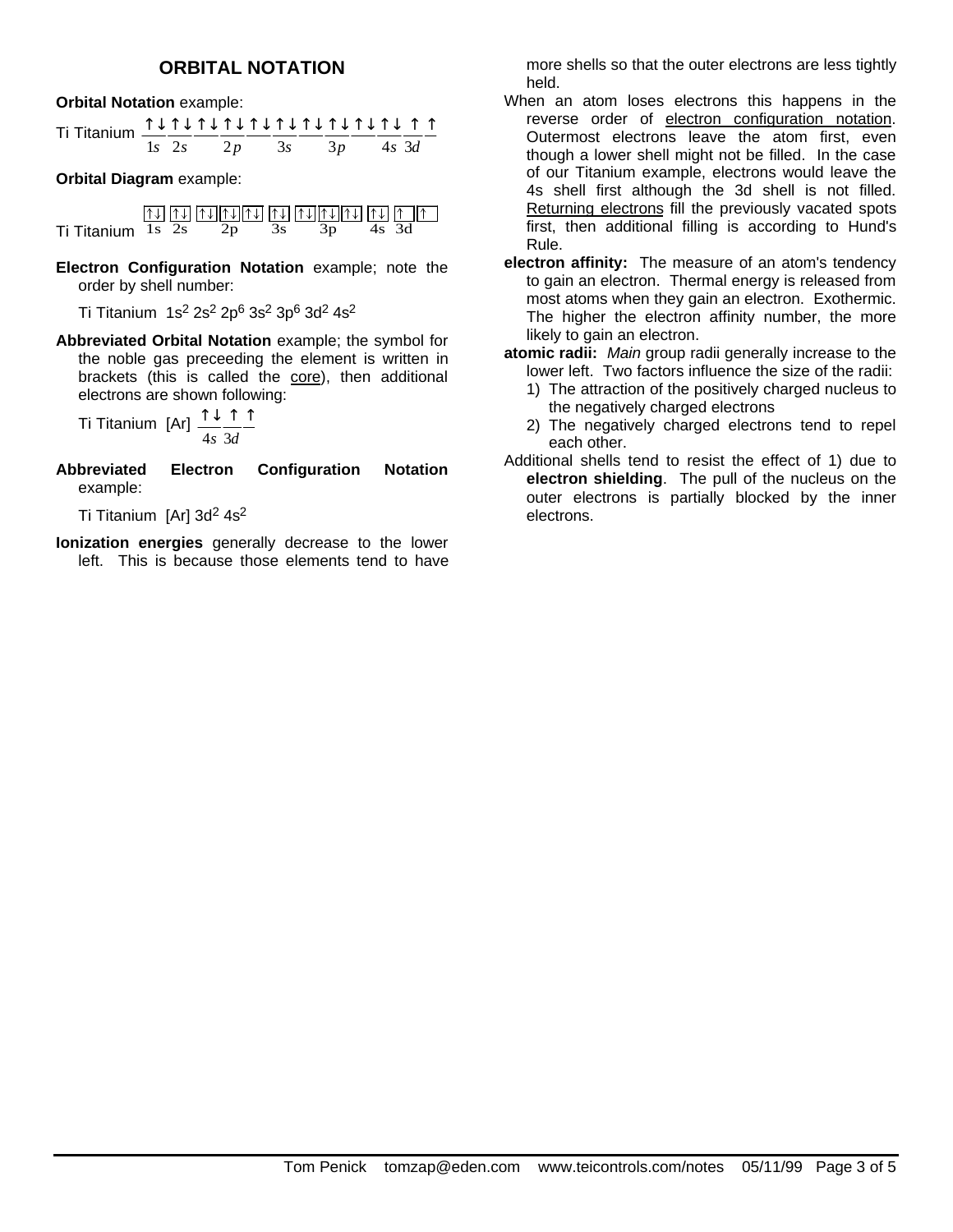## **CONFIGURATION FOR ATOMS IN GROUND STATE**

|                   |              |                | $n=1$          |                | $n=2$          |                            | $n=3$                     |    | $n=4$          |    |                 |                 |                 |                   |                           |                 |                 |                 |
|-------------------|--------------|----------------|----------------|----------------|----------------|----------------------------|---------------------------|----|----------------|----|-----------------|-----------------|-----------------|-------------------|---------------------------|-----------------|-----------------|-----------------|
| <b>ATOMIC</b>     |              | <b>ELEMENT</b> | 1s             | 2s             | 2p             | 3s                         | 3p                        | 3d | 4s             | 4p |                 |                 |                 |                   |                           |                 |                 |                 |
| #<br>$\mathbf{1}$ | H            | hydrogen       | 1              |                |                | <b>NUMBER OF ELECTRONS</b> |                           |    |                |    | 1s <sup>1</sup> |                 |                 |                   | <b>SHORTHAND NOTATION</b> |                 |                 |                 |
| $\overline{2}$    | He           | helium         | $\overline{2}$ |                |                |                            |                           |    |                |    | $1s^2$          |                 |                 |                   |                           |                 |                 |                 |
| $\mathbf{3}$      | Li           | lithium        | $\overline{2}$ | $\mathbf 1$    |                |                            |                           |    |                |    |                 | $1s^2$          | 2s <sup>1</sup> |                   |                           |                 |                 |                 |
| 4                 | Be           | berylium       | 2              | $\overline{2}$ |                |                            |                           |    |                |    |                 | $1s^2$          | $2s^2$          |                   |                           |                 |                 |                 |
| 5                 | B            | boron          | $\overline{c}$ | $\overline{2}$ | $\mathbf{1}$   |                            |                           |    |                |    |                 | $1\mathrm{s}^2$ | $2s^2$          | 2p <sup>1</sup>   |                           |                 |                 |                 |
| $\,6$             | C            | carbon         | 2              | $\sqrt{2}$     | $\overline{2}$ |                            | helium core,              |    |                |    |                 | $1\mathrm{s}^2$ | $2s^2$          | $2\mathrm{p}^2$   |                           |                 |                 |                 |
| $\overline{7}$    | N            | nitrogen       | 2              | $\overline{2}$ | 3              |                            | 2 electrons               |    |                |    |                 | $1\mathrm{s}^2$ | $2s^2$          | $3p^3$            |                           |                 |                 |                 |
| 8                 | $\circ$      | oxygen         | 2              | $\overline{2}$ | 4              |                            |                           |    |                |    |                 | $1\mathrm{s}^2$ | $2s^2$          | 2p <sup>4</sup>   |                           |                 |                 |                 |
| 9                 | F            | flourine       | 2              | $\overline{2}$ | 5              |                            |                           |    |                |    |                 | $1\mathrm{s}^2$ | $2s^2$          | $2p^5$            |                           |                 |                 |                 |
| 10                | <b>Ne</b>    | neon           | 2              | $\overline{2}$ | 6              |                            |                           |    |                |    |                 | $1s^2$          | $2s^2$          | $2p^6$            |                           |                 |                 |                 |
| 11                | Na           | sodium         |                |                |                | 1                          |                           |    |                |    |                 |                 |                 | $[Ne] \quad 3s^1$ |                           |                 |                 |                 |
| 12                | Mg           | magnesium      |                |                |                | $\overline{2}$             |                           |    |                |    |                 |                 |                 | [Ne] $3s^2$       |                           |                 |                 |                 |
| 13                | Al           | aluminum       |                |                |                | $\overline{2}$             | $\mathbf{1}$              |    |                |    |                 |                 |                 | [Ne] $3s^2$       | 3p <sup>1</sup>           |                 |                 |                 |
| 14                | Si           | silicon        |                | neon core,     |                | 2                          | $\sqrt{2}$                |    |                |    |                 |                 |                 | [Ne] $3s^2$       | $3p^2$                    |                 |                 |                 |
| 15                | $\mathsf{P}$ | phosphorous    |                | 10 electrons   |                | 2                          | $\ensuremath{\mathsf{3}}$ |    |                |    |                 |                 |                 | [Ne] $3s^2$       | 3p <sup>3</sup>           |                 |                 |                 |
| 16                | S            | sulfur         |                |                |                | $\overline{2}$             | $\overline{\mathbf{4}}$   |    |                |    |                 |                 |                 | [Ne] $3s^2$       | $3p^4$                    |                 |                 |                 |
| 17                | CI           | chlorine       |                |                |                | $\overline{2}$             | $\sqrt{5}$                |    |                |    |                 |                 |                 | [Ne] $3s^2$       | $3p^5$                    |                 |                 |                 |
| 18                | Ar           | argon          |                |                |                | $\overline{2}$             | $\,6$                     |    |                |    |                 |                 |                 | [Ne] $3s^2$       | $3p^6$                    |                 |                 |                 |
| 19                | Κ            | potasium       |                |                |                |                            |                           |    | 1              |    |                 |                 |                 |                   | [Ar]                      |                 | 4s <sup>1</sup> |                 |
| 20                | Ca           | calcium        |                |                |                |                            |                           |    | 2              |    |                 |                 |                 |                   | [Ar]                      |                 | $4s^2$          |                 |
| 21                | Sc           | scandium       |                |                |                |                            |                           | 1  | $\overline{2}$ |    |                 |                 |                 |                   | [Ar]                      | 3d <sup>1</sup> | $4s^2$          |                 |
| 22                | Ti           | titanium       |                |                |                |                            |                           | 2  | $\overline{2}$ |    |                 |                 |                 |                   | [Ar]                      | $2d^2$          | $4s^2$          |                 |
| 23                | V            | vanadium       |                |                |                |                            |                           | 3  | 2              |    |                 |                 |                 |                   | [Ar]                      | 3d <sup>3</sup> | $4s^2$          |                 |
| 24                | Cr           | chromium       |                |                |                |                            |                           | 5  | 1              |    |                 |                 |                 |                   | [Ar]                      | 3d <sup>5</sup> | 4s <sup>1</sup> |                 |
| 25                | Mn           | manganese      |                |                |                |                            |                           | 5  | $\overline{c}$ |    |                 |                 |                 |                   | [Ar] $3d^5$               |                 | $4s^2$          |                 |
| 26                | Fe           | iron           |                |                |                |                            |                           | 6  | 2              |    |                 |                 |                 |                   | [Ar]                      | 3d <sup>6</sup> | $4s^2$          |                 |
| 27                | Co           | cobalt         |                |                | argon core,    |                            |                           | 7  | 2              |    |                 |                 |                 |                   | [Ar]                      | $3d^7$          | $4s^2$          |                 |
| 28                | Ni           | nickel         |                |                | 18 electrons   |                            |                           | 8  | $\overline{c}$ |    |                 |                 |                 |                   | [Ar]                      | 3d <sup>8</sup> | $4s^2$          |                 |
| 29                | Cu           | copper         |                |                |                |                            |                           | 10 | 1              |    |                 |                 |                 |                   | [Ar]                      | $\rm 3d^{10}$   | 4s <sup>1</sup> |                 |
| 30                | Zn           | zinc           |                |                |                |                            |                           | 10 | $\overline{c}$ |    |                 |                 |                 |                   | [Ar]                      | $\rm 3d^{10}$   | $4s^2$          |                 |
| 31                | Ga           | galium         |                |                |                |                            |                           | 10 | $\overline{2}$ | 1  |                 |                 |                 |                   | [Ar]                      | $\rm 3d^{10}$   | $4s^2$          | 4p <sup>1</sup> |
| 32                | Ge           | germanium      |                |                |                |                            |                           | 10 | $\overline{2}$ | 2  |                 |                 |                 |                   | [Ar]                      | $\rm 3d^{10}$   | $4s^2$          | $4p^2$          |
| 33                | As           | arsenic        |                |                |                |                            |                           | 10 | $\overline{c}$ | 3  |                 |                 |                 |                   | [Ar]                      | $\rm 3d^{10}$   | $4s^2$          | $4p^3$          |
| 34                | Se           | selenium       |                |                |                |                            |                           | 10 | $\overline{2}$ | 4  |                 |                 |                 |                   | [Ar]                      | $\rm 3d^{10}$   | $4s^2$          | 4p <sup>4</sup> |
| 35                | Br           | bromine        |                |                |                |                            |                           | 10 | $\overline{2}$ | 5  |                 |                 |                 |                   | [Ar]                      | $\rm 3d^{10}$   | $4s^2$          | 4p <sup>5</sup> |
| 36                | Kr           | krypton        |                |                |                |                            |                           | 10 | $\overline{c}$ | 6  |                 |                 |                 |                   | [Ar]                      | $3d^{10}$       | $4s^2$          | $4p^6$          |